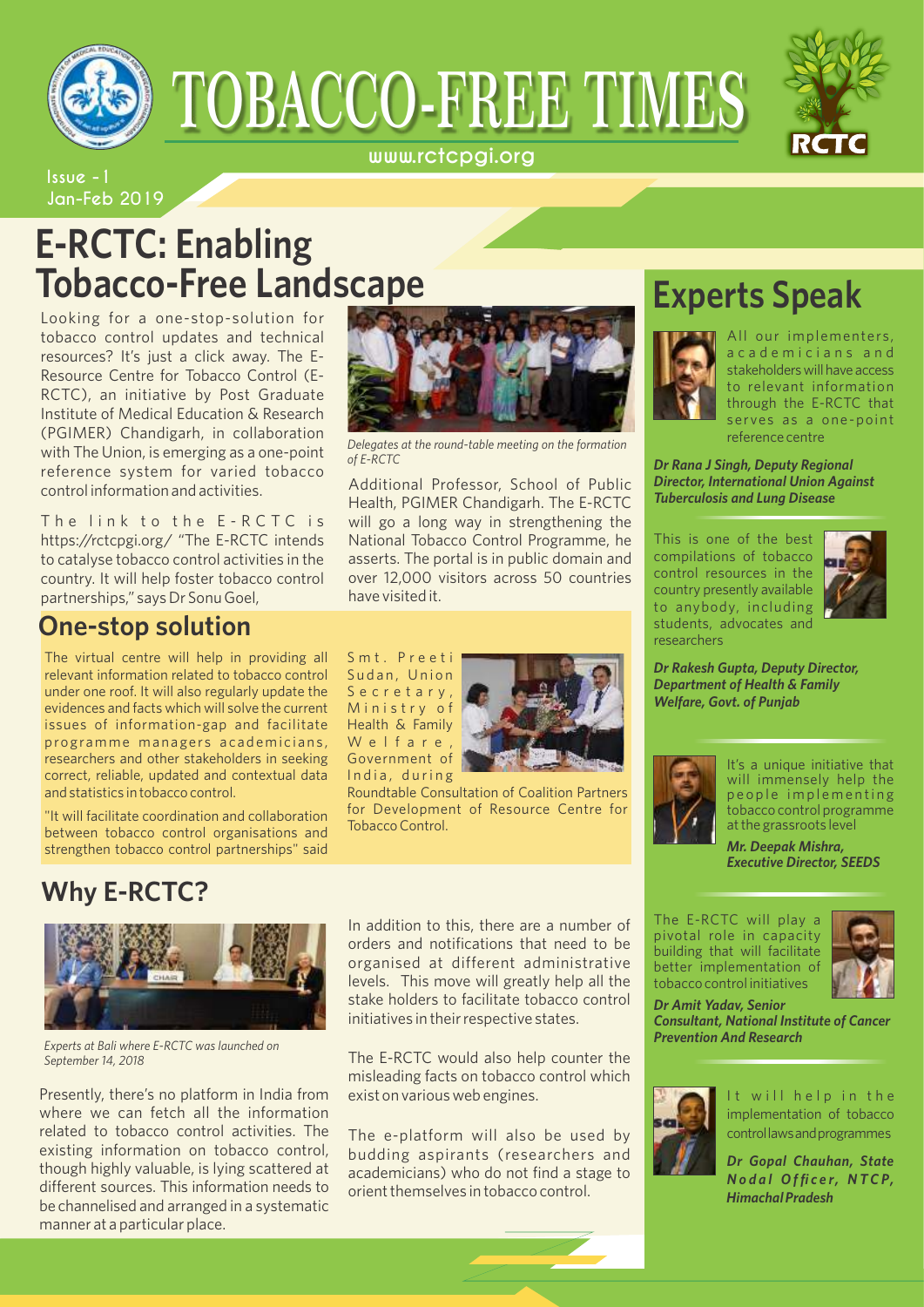### **The road to E-RCTC**

### **Need Assessment**

Draft framework developed on the basis of inputs by project partners, staff and resource persons who attended an induction training at PGIMER Chandigarh.

Draft framework screened by experts on tobacco control; experts' suggestions incorporated into the draft.



Mapping of potential partners and stakeholders was conducted at national and sub-national levels. As many 25 high-level personnel from varied organisations agreed to support E-RCTC.

### **Stakeholders' Meeting**

At a high-level round-table meeting chaired by Union Secretary, Ministry of Health & Family Welfare Smt Preeti Sudan, the draft framework discussed and finalised .

Organisations like WHO-SEARO, The Union, CTFK, Vital Strategies, VHAI, MANT, Public Health Foundation of India, Sambandh Health Foundation, AIIMS Delhi, JIPMER Puducherry, MAMC, Vardhman Mahavir Medical College, IIHMR, NICPR etc participated. Officials from health departments of Punjab and Delhi were also part of the discussion

## **Sourcing of materials for E-RCTC**

Stakeholders and coalition partners invited to submit a brief update on specialised topics.

### **Launch of Exame**

E-Resource Centre (www.rctcpgi.org) launched at the 12th Asia Pacific Conference on 14 September, in Bali, Indonesia. Dr P.C. Gupta, Director, Healis Institute for Public Health; Dr Tara Singh Bam, Deputy Regional Director-Asia Pacific Region, The Union; Dr Jagdish Kaur, Regional Adviser (TFI) -WHO SEARO; Dr Mira B Aghi, Behavioural Scientist and Communication Expert and others were present on the occasion.

### **Project Update...**

#### *Workshops*

• A high-level sensitisation workshop to strengthen National Tobacco Control Programme (NTCP) was organised in Meghalaya, on 28 Jan 2019. Chief guest Shri Pravin Bakshi, Health Secretary, Government of Meghalaya, released a baseline assessment report on the compliance to tobacco control in two project districts-East and West Khasi Hills.



#### *NEIGRIHMS, Shillong , Meghalaya*

• Around 100 programme implementers (district nodal officers and consultants) and state officials participated in a workshop to improve impact of tobacco control initiatives under National Tobacco Control Programme (NTCP) organised at AIIMS, Bhubaneswar, on 30 Jan 2019.



*AIIMS, Bhubaneswar, Odisha*

Puducherry witnessed a high-level sensitisation workshop aimed at strengthening the National Tobacco Control Programme (NTCP) on 26th February 2019. Chief guest Dr K.V. Raman, Director-Department of Health & Family Welfare, Government of Puducherry, released the report on "Compliance to COTPA in Puducherry" at the workshop that was attended by 50 participants.



#### *JIPMER, Puducherry*

#### **District Level Coordination Committee**

• As part of strengthening NTCP in Telangana through formation of District Level Coordination Committee (DLCC) in each district, the project team succeeded to form a DLCC in Ranga Reddy district, after the approval of the District Collector.

#### **100 meetings**

• In a bid to advance National Tobacco Control Programme (NTCP) in the four project states/Union Territories (Meghalaya, Odisha, Telangana and Puducherry), more than 100 meetings held with high-level government officials between Feb 2018-Feb 2019.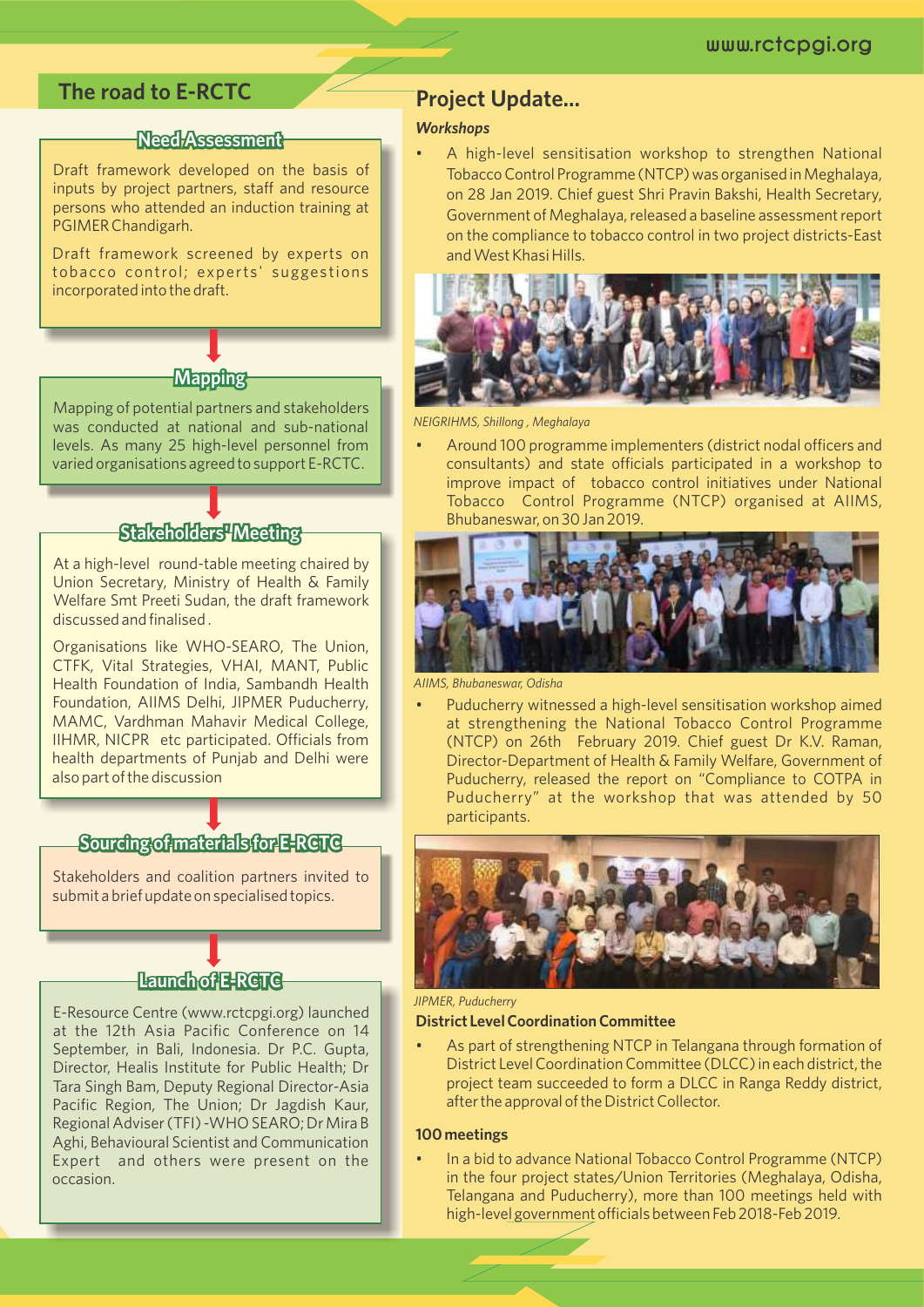# **End of ENDS seems imminent**

Electronic Nicotine Delivery Systems, often referred to as ENDS, may be marketed as "safe alternatives" to cigarettes. But, that's not the reality. ENDS contain toxic chemicals that are linked to cancer, nervous system damage and others serious health problems. The Union Government has even issued a advisory that underlines the severe health implications associated with ENDS. It has also asked all States and Union Territories to take adequate measures to prohibit the sale, manufacture, distribution, import, trade and advertisement of ENDS.

#### **The Misconception ENDS**

ENDS, of which electronic cigarettes are the most common prototype, are devices that do not burn or use tobacco leaves but instead vapourise a solution the user then inhales, according to WHO. Generally, in ENDS, instead of tobacco, nicotine is used in its chemical form. So, its users are under the impression that they are not consuming tobacco and are 'distancing themselves' from smoking. But the fact remains that such people are actually having nicotine, the highly addictive component of tobacco.



*"In the backdrop of recent studies and researches, we by no means can term ENDS as harmless. There is no concrete evidence that ENDS lead to tobacco cessation," says Dr Sonu Goel, Principal Investigator, E-Resource Centre for Tobacco Control-a joint initiative of PGIMER Chandigarh and The Union.* 

Referring to the advisory issued by the Govt. of India, *Dr Goel adds, "The Ministry of Health & Family Welfare's August, 2018 advisory and the public health concerns raised in Surgeon General report December 2016 are a testimony to the fact that the ill-effects of ENDS and similar products far outweigh their benefits.*"

Studies point out that nicotine can have adverse effects in the development of foetus during pregnancy. It may contribute to cardio-vascular disease and may function as a tumour promoter. Foetal and nicotine exposure may have long-term consequences for brain development, potentially leading to learning and anxiety disorders. In addition to nicotine, ENDS may contain propylene glycol, with or without glycerol and flavouring agents. Metals like lead, chromium and nickel have also been found in aerosol of some ENDS. Presence of harmful chemicals like formaldehyde has also been recorded in the aerosol. There have been cases when in ENDS the concentration of all these have been found higher than or equal to that of in the traditional cigarettes.

# **Experts Speak**



*"ENDS do not signify the end of tobacco problem, rather it denotes the beginning of a new problem. Although deliberately mislabelled by the Industry as ecigarette, it has nothing to do with the cigarette. To mislead, it has the same tubular structure as cigarette and a red light lights up when the tube is sucked completing deception. It is simply a delivery device containing highly toxic and addictive chemical, nicotine, and needs to be regulated."*

> Dr Prakash C. Gupta, Director, Healis-Sekhsaria Institute of Public Health Navi Mumbai



*"India has been a global leader in tobacco control and continues to remain committed as seen in the recent advisory issued against Electronic Nicotine Delivery Systems. Public health community in India applauded this step taken by the Ministry of Health and Family Welfare, Government of India, as this advisory will go a long way in protecting the youth of India from the threats posed by these new emerging tobacco products. A country with 358 million young people cannot afford to introduce these new addictions if it has to take advantage of this demographic dividend. It is the policies of* 

*today that will define the future health of our youth. The Government of India is taking steps in the right direction to provide a protective and enabling environment to the youth of this country."* 

Dr Monika Arora, Director: Health Promotion Division





Pranay Lal Senior Technical Advisor International Union Against Tuberculosis and Lung Disease

*"In the backdrop of recent studies and researches, we by no means can term ENDS as harmless. There is no concrete evidence that ENDS lead to tobacco cessation."*

> Dr Sonu Goel Additional Professor School of Public Health, PGIMER Chandigarh



*While we know that there are carcinogenic elements and chemicals in cigarette, there is no clear data available on ecigarette. Literature globally has cited that e-cigarette is causing cardiovascular, respiratory and many other diseases. Also, it is being seen that teenagers, who have not smoked before, are using e-cigarette as a trendy thing moreover, manufacturers are tended to disguise e-cigarette with flavours of black currant or cappuccino but youngsters are not aware of this. There is also evidence that it could be a gateway to starting tobacco smoking.*

Dr Sandeep Gupta